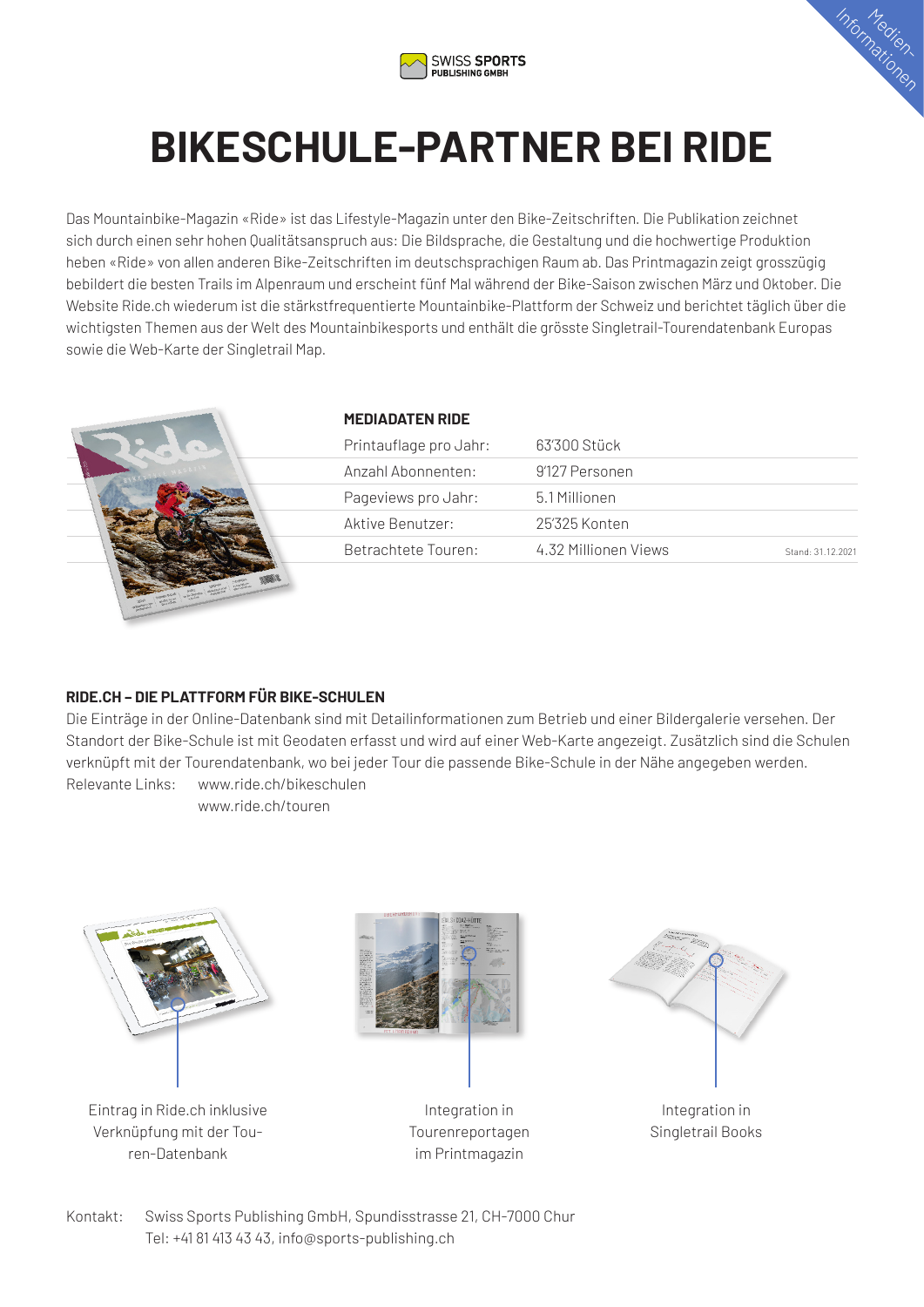



# **LEISTUNGEN FÜR BIKE-SCHULEN**

Präsentiere deine Bike-Schule bei den Mountainbikern mit einem Business-Abo bei Ride. Damit tritt dein Betrieb bei den Mountainbikern bei der Tourenplanung oder in der Magazin-Lektüre prominent in Erscheinung.



## **RIDE – MOUNTAINBIKE-PRINTMAGAZIN**

| Printmagazin     | Zustellung fünf Ausgaben pro Jahr               |  |
|------------------|-------------------------------------------------|--|
| Tourenreportagen | Auflistung der Bike-Schule in den Routendetails |  |



## **RIDE – MOUNTAINBIKE-WEBPORTAL**

| Bikeschul-Verzeichnis | eigener Eintrag mit allen Infos & Bilder |  |
|-----------------------|------------------------------------------|--|
| Job-Portal            | kostenlose Erfassung von Stellenanzeigen |  |
| Tourendatenbank       | direkter Link bei Touren in der Nähe     |  |
| Tourendatenbank       | Vollzugriff auf alle Touren              |  |
| Spotquides            | Auflistung in den Destinations-Seiten    |  |



## **SINGLETRAIL MAPS – TOPO-KARTEN**

| Web-Karte       | Vollzugriff                             |
|-----------------|-----------------------------------------|
|                 |                                         |
|                 | <b>SINGLETRAIL BOOKS - TOURENBÜCHER</b> |
|                 |                                         |
| Tourenbeschrieb | Auflistung bei Touren in der Nähe       |
|                 |                                         |
|                 |                                         |

Mit der Registrierung erhältst du ein Benutzerkonto auf Ride.ch und einen zugehörigen Eintrag in der Bikeschul-Datenbank. Die Angaben können später selbständig angepasst oder erweitert werden. Die Verrechnung erfolgt automatisiert über ein Business-Abo. Eine Kündigung muss schriftlich an die Swiss Sports Publishing GmbH erfolgen.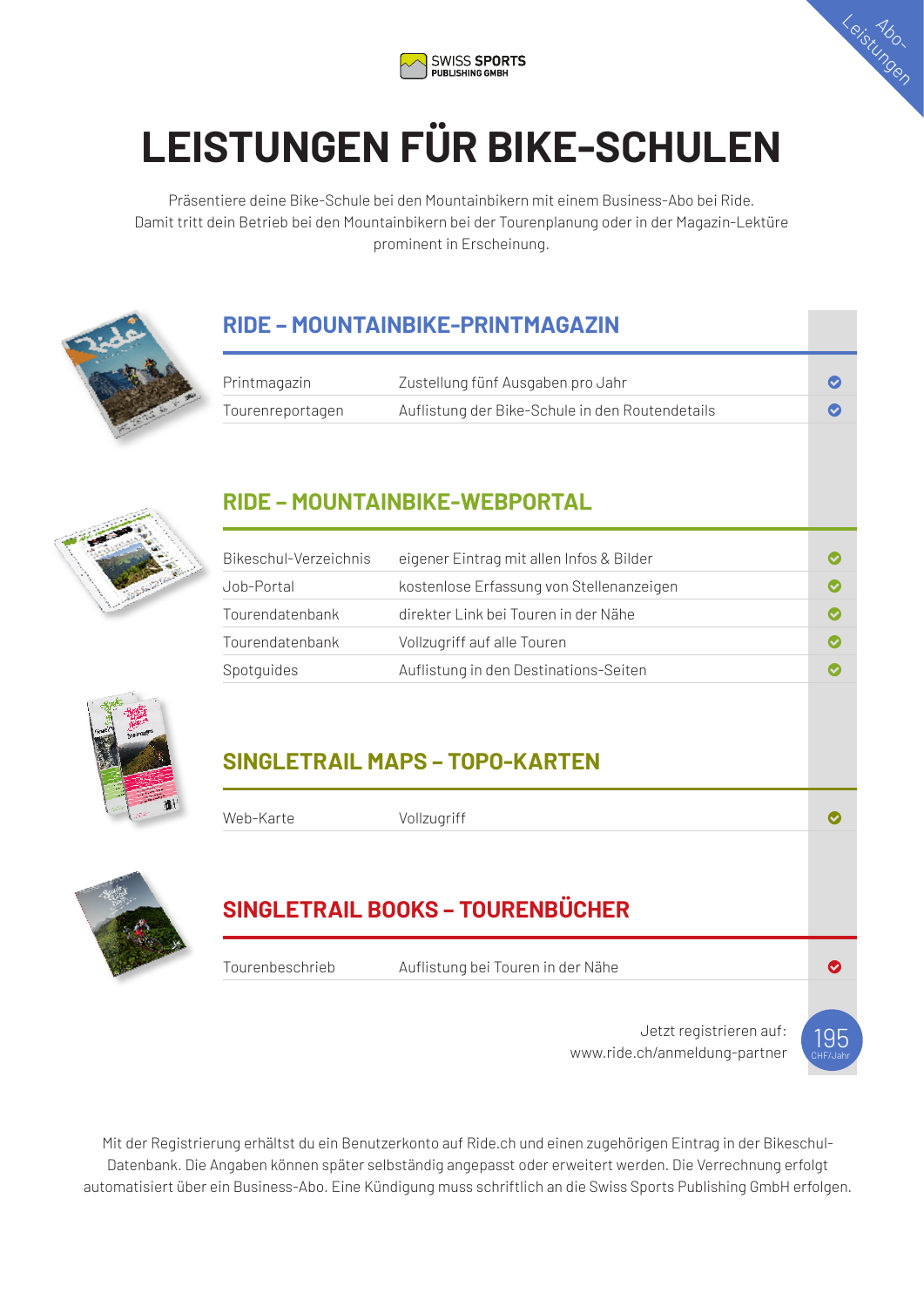



## **BIKESCHOOL-PARTNER WITH RIDE**

The mountainbike magazine «Ride» is the lifestyle magazine among the bike magazines. The publication is characterized by very high quality standards: The visual language, the design and the high-quality production set «Ride» apart from all other bike magazines in the German-speaking world. The print magazine shows generously illustrated the best trails in the Alpine region and appears five times during between March and October. The Ride.ch website, in turn, is the most heavily trafficked mountainbike platform in Switzerland and reports daily on the most important topics from the world of mountain biking and contains the largest singletrail tour database in Europe as well as the Singletrail Map web map.



### **MEDIADATEN RIDE**

| Print circulation per year: | 63'300 copies        |                  |
|-----------------------------|----------------------|------------------|
| Number of subscribers:      | 9'127 persons        |                  |
| Pageviews per year:         | 5.1 million          |                  |
| Active web users:           | 25325 accounts       |                  |
| Views on tour database:     | 4.32 millionen views | Date: 31 12 2021 |

### **RIDE.CH – DIE PLATFORM FOR BIKESCHOOLS**

The entries in the online database are provided with detailed information about the operation and a picture gallery. The location of the bike school is recorded with geodata and displayed on a web map. In addition, the schools are linked to the tour database, where for each tour the suitable bike school in the vicinity are indicated. Relevant links: www.ride.ch/bikeschools

www.ride.ch/touren



Entry in Ride.ch including link to the tour database



Integration into tour reports in the print magazine



Integration in Singletrail Books